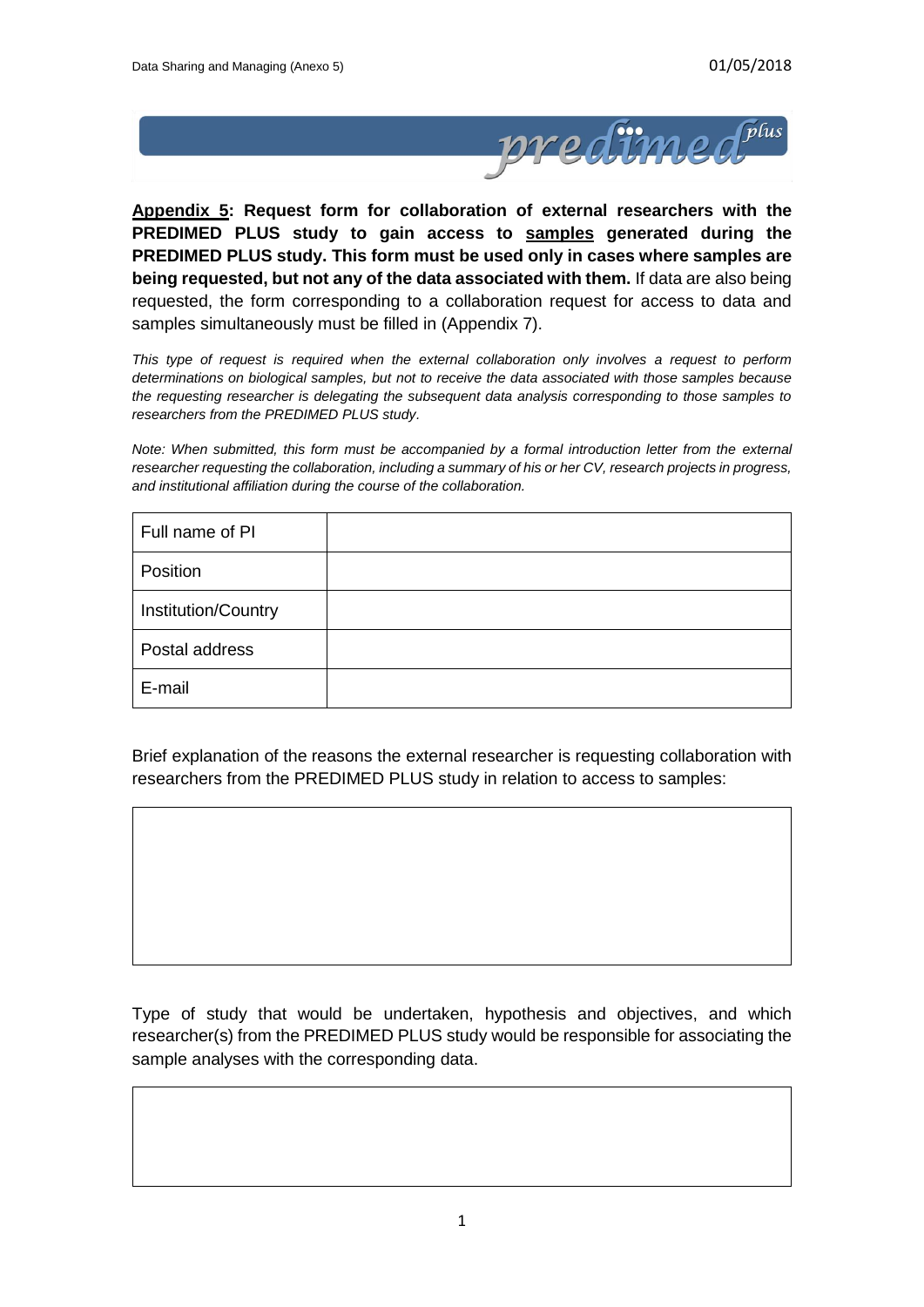In the case of collaboration involving meta-analysis or analysis of data jointly with other groups, the names of the other groups must be specified as well as the approximate total sample size for the study that would be carried out:

List the types of samples requested, the quantity of sample required, the concentration, the transport conditions, the technique that will be used for taking measurements, the data that will be generated, the metadata, how the file will be transferred, the terms and conditions for the collaboration, and the estmated time required for the determinations and duration of the study.

## The requesting researcher commits to adhering to the *Guide for External researchers Requesting Sample Sharing Collaboration with the PREDIMED PLUS Study* (**Appendix 6**) and:

## *The undersigned PI hereby commits to the following principles*:

- To maintain the confidentiality and privacy of the data and refrain from making any attempt to identify the records (IDs) of individual patients
- To maintain the security and integrity of the samples, ensuring that transport takes place under appropriate conditions of freezing/refrigeration and storage
- To use the samples exclusively for the determinations approved by the PREDIMED PLUS study, with no permission to perform additional determinations or to transfer samples to other researchers
- To return any remaining samples after the determinations have been completed, under optimal conditions of preservation